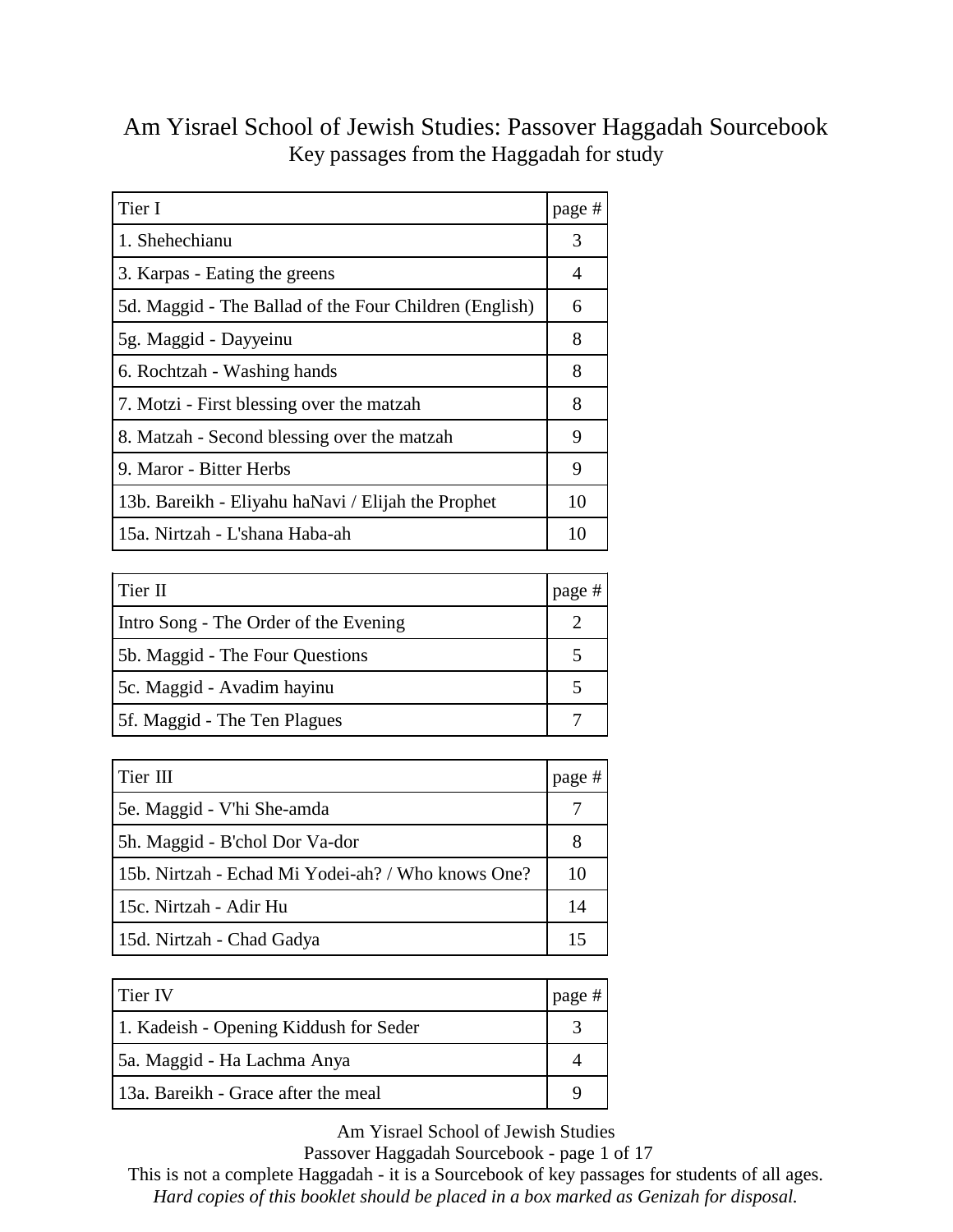#### Passover Seder - The Order of the Evening

| Blessing over the (first) cup of wine | Kadeish         |             |                |
|---------------------------------------|-----------------|-------------|----------------|
| <b>Washing hands</b>                  | Urchatz         |             | $\overline{2}$ |
| <b>Appetizer - Eating greens</b>      | Karpas          | פס          | 3              |
| Splitting the middle matzah in half   | Yachatz         | $\sqrt{12}$ | 4              |
| Telling the story of Israel's freedom | Maggid          | מגיד        | 5              |
| Washing hands                         | Rochtzah        |             | 6              |
| First blessing over the matzah        | Motzi           | מוציא       | 7              |
| Second blessing over the matzah       | Matzah          | מצה         | 8              |
| <b>Bitter</b> herbs                   | Maror           | מרור        | 9              |
| Sandwich of bitter herbs              | Koreikh         | כּוֹרֶךְ    | 10             |
| Meal "The table is ready"             | Shulchan Oreikh | עורר        | 11             |
| Dessert - Afikomen                    | Tzafun          |             | 12             |
| Grace after the meal                  | Bareikh         |             | 13             |
| Songs of praise                       | Hallel          | הלל         | 14             |
| Conclusion                            | Nirtzah         | נִוְ        | 15             |

Am Yisrael School of Jewish Studies

Passover Haggadah Sourcebook - page 2 of 17

This is not a complete Haggadah - it is a Sourcebook of key passages for students of all ages.

*Hard copies of this booklet should be placed in a box marked as Genizah for disposal.*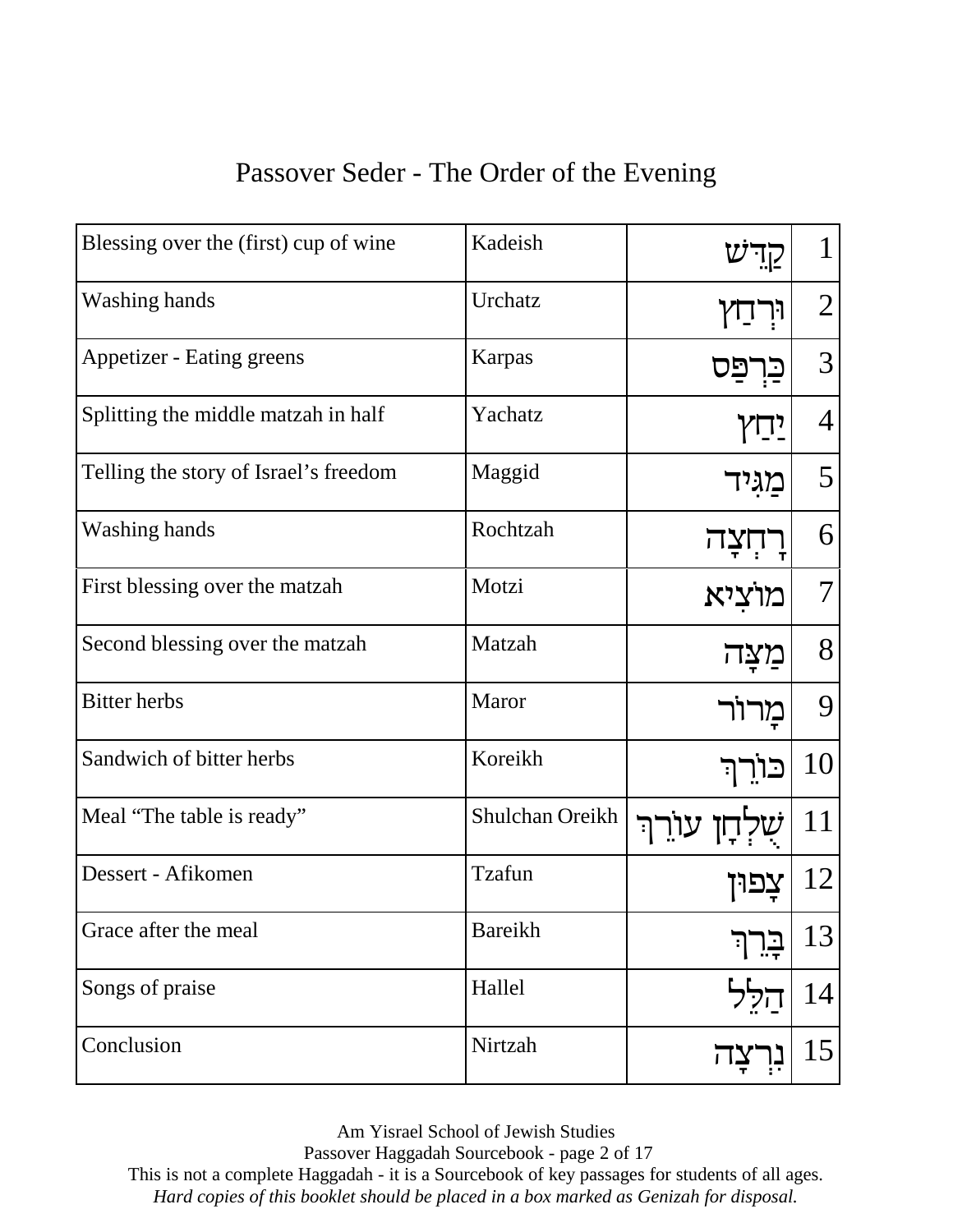#### 1. Kadeish D'קְדָישׁ Kiddush for Passover Seder

בַרוּךְ אַתַה יִי אֱלֹהֵינוּ מֵלֵךְ הַעוֹלַם, בּוֹרֵא פִרִי הַגַּפֵן. Blessed are You, Adonai our God, Ruler of the universe, who creates the fruit of the vine.

(On Shabbat, add words within the parentheses) אַתָה יִי אֵלֹהֵינוּ מֵלֵךְ הָעוֹלָם, אֲשֶׁר בֵּחַר בֵּנוּ מִכָּל־ ורוממנו מכל לשון, וקדשנו במצותיו. ותתו בִאַהֲבָה (שַׁבָּתוֹת לִמְנוּחַה וּ)מוֹעַד ולב**ר** שמחה, ֿים' שׂשׂוֹן, את־יוֹם (הַשַּׁבַּת הַזֶּה, וְאֶת-יוֹם) חַג מקרא ש, (באהבה) ויתנו בַחֲרִתַּ וְאוֹתֵנוּ קַדַּשִׁתַּ מִכַּל־ העמים, וושבת) בנו <u>고그</u> שֵׁךְ (בִּאַהֲבָה וּבִרַצוֹן) בִּשְׂמַחַה וּבִשַׂשׂוֹן בָרוּךְ אַתָה יִיָ, מִקַדִּשׁ וִהַשַּׁבָּת וְזִישְׂרָאֵל וְהַזִּמַנִּים.

Blessed are You, Adonai our God, Ruler of the universe, who has chosen us from all peoples and has raised us above all tongues and has sanctified us with Your commandments. And You have given us, Lord our God, [Sabbaths for rest], appointed times for happiness, holidays and special times for joy, [this Sabbath day, and] this Festival of Matzot, our season of freedom [in love] a holy convocation in memory of the Exodus from Egypt. For You have chosen us and sanctified us above all peoples. In Your gracious love, You granted us Your [holy Sabbath, and] special times for happiness and joy. Blessed are You, Adonai, who sanctifies [the Sabbath,] Israel, and the appointed times.

At the First Seder, add the Shehechiyanu here:

#### אֵלהֵינוּ מֵלֵךְ הַעוֹלַם, לל<br>די והגיענוּ ל זכלד

Blessed are You, Adonai, our God, who has kept us alive, sustained us, and brought us to this season.

Am Yisrael School of Jewish Studies

Passover Haggadah Sourcebook - page 3 of 17

This is not a complete Haggadah - it is a Sourcebook of key passages for students of all ages.

Hard copies of this booklet should be placed in a box marked as Genizah for disposal.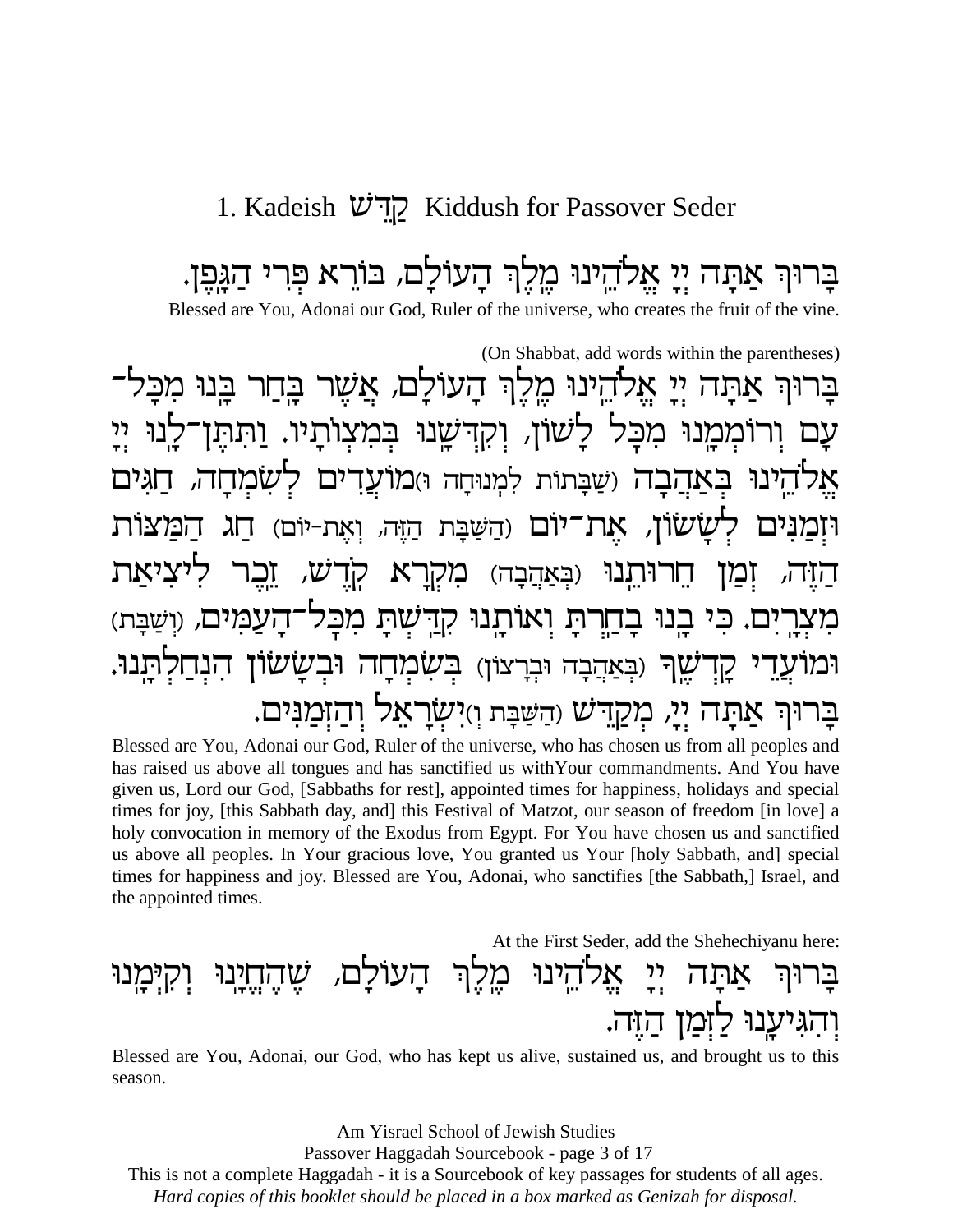At Seders that fall on Saturday night, Havdalah is added here.

#### 2. Urchatz יְרְחַץ Washing hands (without blessing)

#### 3. Karpas כֵּרְפַּס Eating greens

בָרוּךְ אַתָה יִיָ אֵלֹהֵינוּ מֵלֵךְ הָעוֹלָם, בּוֹרֵא פִרִי הָאֲדָמָה. Blessed are you, Adonai our God, Ruler of the universe, who creates the fruit of the earth.

#### 4. Yachatz יְחֵץ Splitting the middle matzah in half (without blessing)

#### 5. Maggid באגיד Telling the story of Israel's freedom Commonly sung/recited (but not all) sections of the Maggid are below:

5a. Maggid מגיד [Ha Lachma Anya עֲנָיָא האו] הַא לַחִמַא עַנִיַא דִּי אֲכַלוּ אַבְהָתָנָא בְּאַרְעָא דְמִצְרָיִם. בַּל־דִּכְפִין יֵיתֵוּ וְיֵיכָל, כָל־דִצְרִיךְ יֵיתֵוּ וְיִפְסַח. הָשַׁתָּא הָכָא, לְשָׁנָה הַבָּאָה בִּאַרְעָא דִישְׂרָאֵל. הָשַׁתָא עַבְדִי, לְשַׁנַה הַבַּאַה בִּנֵי חוֹרִין.

This is the bread of affliction that our ancestors ate in the land of Egypt. All who are hungry should come and eat, all who are in need should come and partake of the Pesach sacrifice. Now we are here, next year we will be in the land of Israel. This year we are slaves, next year we will be free people.

Am Yisrael School of Jewish Studies Passover Haggadah Sourcebook - page 4 of 17 This is not a complete Haggadah - it is a Sourcebook of key passages for students of all ages. Hard copies of this booklet should be placed in a box marked as Genizah for disposal.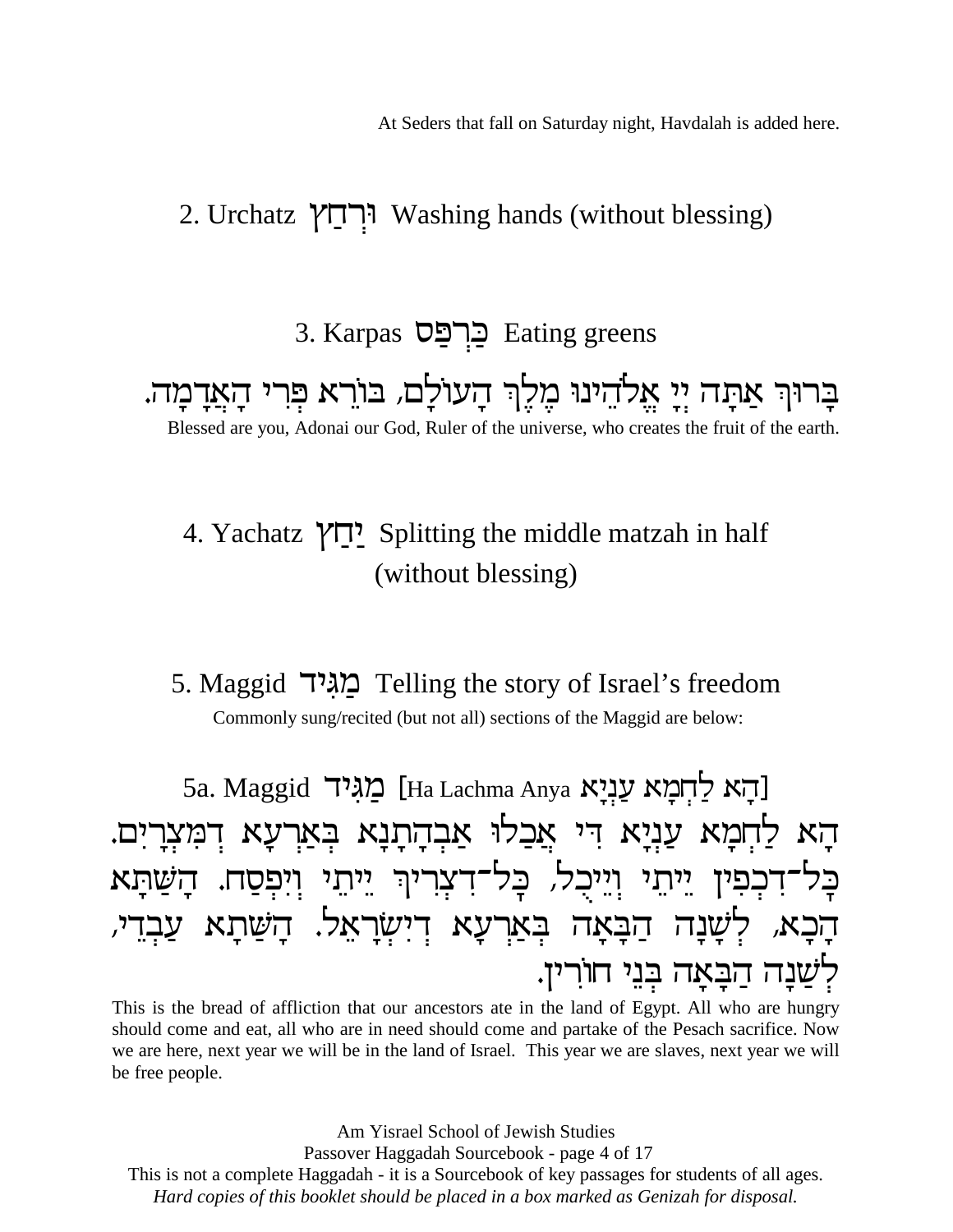#### 5b. Maggid רְמַה נִשְׁתַנַּה] [The Four Questions מַגִּיד

מַה נִּשְׁתַנָּה הַלֵּיְלָה הַזֶּה מִכָּל־הַלִּילוֹת? Why is this night different from all other nights? ו) שֶׁבְּכָל־הַלֵּילוֹת אֲנוּ אוֹכְלִין חָמֵץ וּמַצָּה, הַלַּיְלָה הַזֶּה כִּלוֹ מַצָּה: On all other nights, we eat either leavened bread or matzah; On this night, only matzah. (2) שֶׁבְּכָל־דַלֵּילוֹת אֲנוּ אוֹכְלִין שְׁאָר יְרָקוֹת, הַלַיִּלָה הַזֶּה מָרוֹר: On all other nights, we eat vegetables of all kinds;

On this night, bitter herbs.

ו3) שֶׁבְּכָל־הַלֵּילוֹת אֵין אָנוּ מַטְבִּילִין אֲפִילוּ פַּעַם אֶחָת, הַלַּיְלָה הַזֶּה שְׁתֵּי פְעָמִים:

On all other nights, we do not dip even one time; On this night, two times.

(4) שֶׁבְּכָל־הַלֵּילוֹת אָנוּ אוֹכְלִין בִּין יוֹשְׁבִין וּבִין מְסָבִּין, <u>הַלַיְ</u>לָה הַזֶּה כִּלְנוּ מְסָבִין:

On all other nights, we sit up straight or recline; On this night, we only recline.

5c. Maggid [עֲבֻדים הַיִּינוּ] [Avadim hayinu מַגִּים עֲבָדים הָיִינוּ, עַתָּה בְּנֵי־חוֹרִי<mark>ן</mark>.

We were slaves - now we are a free people.

Am Yisrael School of Jewish Studies Passover Haggadah Sourcebook - page 5 of 17 This is not a complete Haggadah - it is a Sourcebook of key passages for students of all ages. *Hard copies of this booklet should be placed in a box marked as Genizah for disposal.*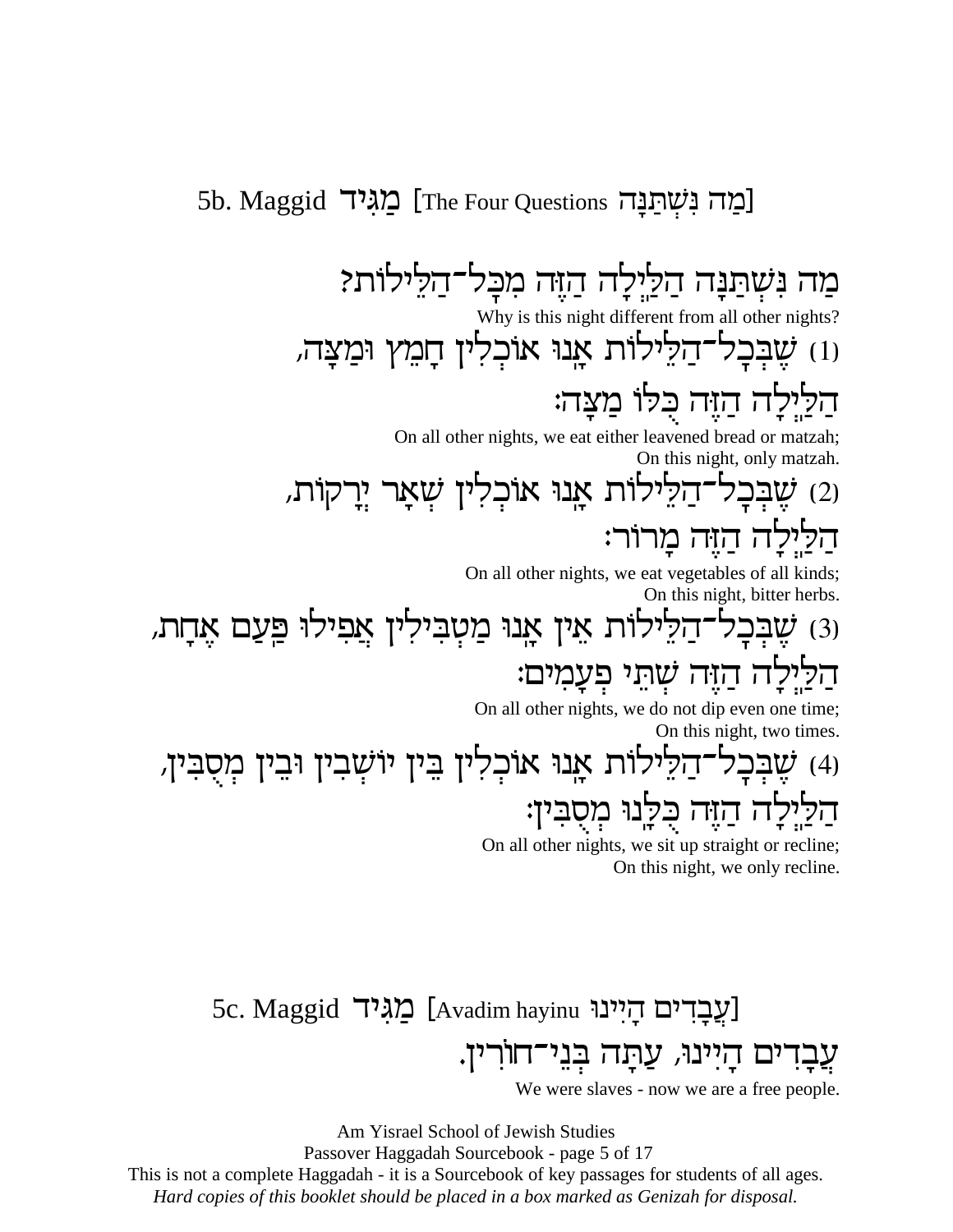#### 5d. Maggid <u>מגיד</u> [The Four Children]

The Ballad of the Four Children (sung to the tune of 'My Darling Clementine')

Said the father to the children "At the Seder you will dine, You will eat your fill of matzoh, You will drink four cups of wine."

Now this father had no daughters, But his sons they numbered four, One was wise, and one was wicked, One was simple and a bore.

And the fourth was sweet and winsome, He was young and he was small, While his brothers asked the questions, He could scarcely speak at all.

Said the wise one to his father "Would you please explain the laws. Of the customs of the Seder Will you please explain the cause?"

And the father proudly answered "As our fathers ate in speed, Ate the Pascal lamb 'ere midnight, And from slavery were freed"

"So we follow their example, And 'ere midnight must complete, All the Seder, and we should not After twelve remain to eat."

I hen did sneer the son so wicked, "What does all this mean to you?" And the father's voice was bitter As his grief and anger grew.

Am Yisrael School of Jewish Studies Passover Haggadah Sourcebook - page 6 of 17 This is not a complete Haggadah - it is a Sourcebook of key passages for students of all ages. *Hard copies of this booklet should be placed in a box marked as Genizah for disposal.*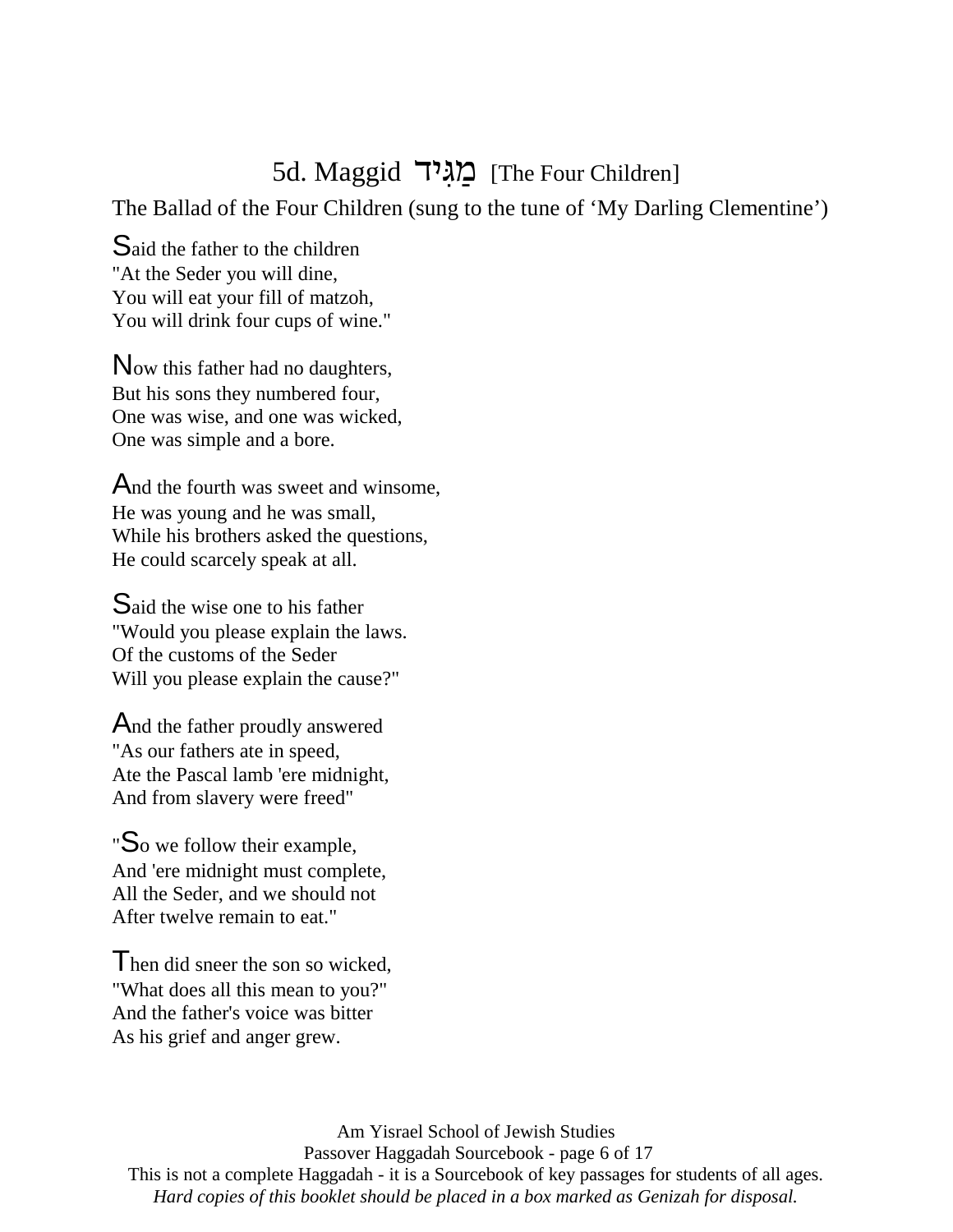"If yourself you don't consider, As a son of Israel Then for you this has no meaning, You could be a slave as well!"

Then the simple son said softly, "What is this?" and quietly The good father told his offspring "We were freed from slavery."

But the youngest son was silent, For he could not speak at all, His bright eyes were bright with wonder As his father told him all.

Now, dear people, heed the lesson And remember evermore, What the father told his children Told his sons who numbered four!

### 5e. Maggid [יִהְיא שֵׁעֲמְדַה] [V'hi She-amda [יִחְיא ֿוְהיא שֶׁעָמְדָה לַאֲבוֹתֵינוּ וְלָנוּ. שֶׁלֹּא אֶחָד בִּלְבָד עָמַד עָלִינוּ לְכַלוֹתֵנוּ, אֶלָא שֶׁבְּכָל דור וָדוֹר עוֹמְדים עָלִינוּ לְכַלוֹתֵנוּ, וְדַקָּדוֹשׁ בָּרוּךְ הוּא מַצִילִנוּ מִיָּדָם.

And it is this that has stood for our ancestors and for us; since it is not [only] one [person or nation] that has stood [against] us to destroy us, but rather in each generation, they stand [against] us to destroy us, but the Holy One, blessed be God, rescues us from their hand.

### 5f. Maggid [עֵשׂר כִּוּכוֹת מִצְרַיִם [The Ten Plagues עֲגָי 1] דָם. 2] צְפַרְדֵעַ. 3] כִּנִּים. 4] עָרוֹב. 5] דֶבֶר. 6] שְׁחִין. 7] בָּרָד. 8] אַרְבָּה. 9] חֹשֶׁךָּ. 10] מַכַּת בְּכוֹרוֹת.

1] Blood. 2] Frogs. 3] Lice. 4] Beasts. 5] Cattle disease. 6] Boils. 7] Hail. 8] Locusts. 9] Darkness. 10] Slaying of the firstborn.

Am Yisrael School of Jewish Studies Passover Haggadah Sourcebook - page 7 of 17 This is not a complete Haggadah - it is a Sourcebook of key passages for students of all ages. *Hard copies of this booklet should be placed in a box marked as Genizah for disposal.*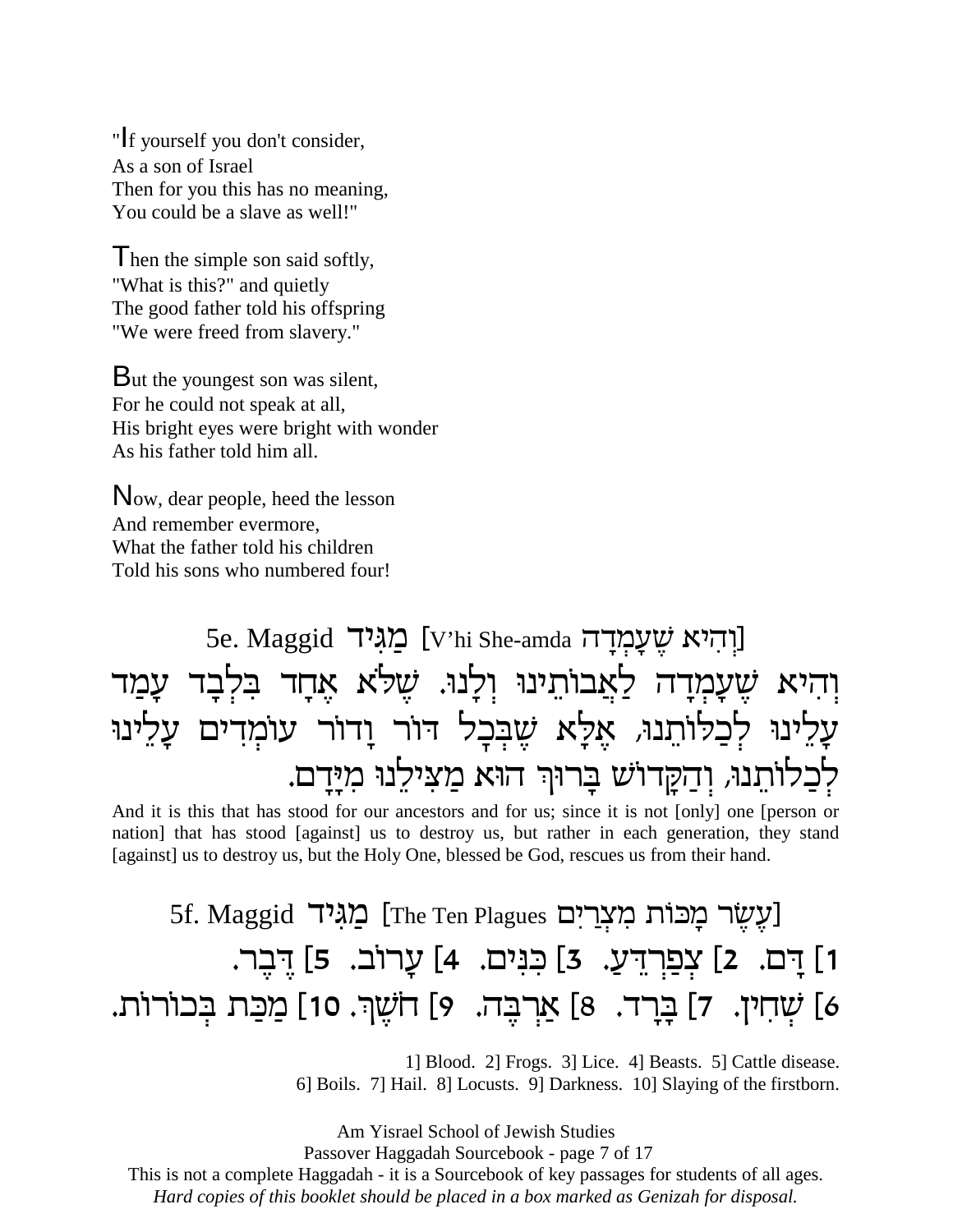### 5g. Maggid רִינוּ [Dayyeinu] אלו הוציאָנוּ ממִצְרַיִם*,* דַיִּנוּ! אלו נָתַן לְנוּ אֶת־הַשַּׁבָּת, <u>דִּי</u>ִּנוּ! אלו נַתַן לָנוּ אֶת־הַתּורָה*,* דַיִּנוּ!

If God had led us out of the land of Egypt - it would have been enough for us! If God had given us the Sabbath - it would have been enough for us! If God had given us the Torah - it would have been enough for us!

## 5h. Maggid רַבְּבְל־דוֹר וַדוֹר [Bʾchol Dor Va-dor עַגיד] בְּבָל־דור וָדור חַיָּב אָדָם לִרְאוֹת אֶת־עַצְמוֹ כְּאלוּ הוּא יִצָא מִמְ<mark>ּעְר</mark>ִיִם.

In each generation, everyone must think of himself or herself as having personally left Egypt.

5i. Maggid  $\Xi$ הלל [First half of Hallel  $\Xi$ 

### 6. Rochtzah רְחְצָה Washing hands בָרוּךְ אַתָה יְיָ אֱלֹהֵינוּ מֶלֶךְ הָעוֹלָם, אֲשֶׁר קִדְשָׁנוּ בְּמִצְוֹתָיו וְצִנְּנוּ עַל נְטִילַת יָדָיִם.

Blessed are You, Adonai our God, Ruler of the Universe, who has sanctified us with Your commandments and has commanded us on the washing of the hands.

### 7. Motzi מוציא First blessing over the matzah בָרוּךְ אַתָה יְיָ אֱלֹהֵינוּ מֶלֶךְ הָעוֹלָם, הַמוֹצִיא לֶחֶם מִן .<br>דִיאָרץ

Blessed are You, Adonai our God, Ruler of the Universe, who brings forth bread from the earth.

Am Yisrael School of Jewish Studies

Passover Haggadah Sourcebook - page 8 of 17

This is not a complete Haggadah - it is a Sourcebook of key passages for students of all ages.

*Hard copies of this booklet should be placed in a box marked as Genizah for disposal.*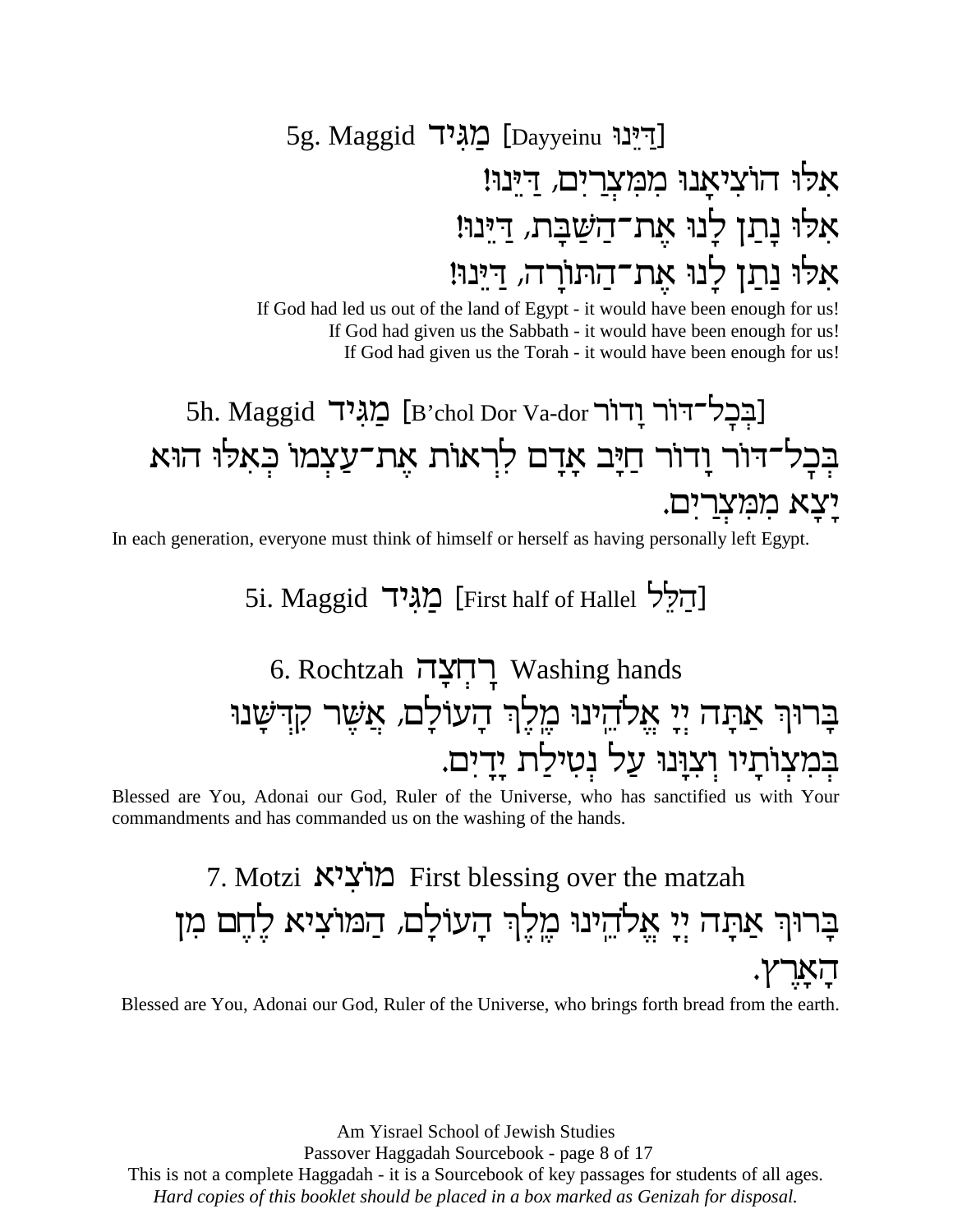### 8. Matzah מצה Second blessing over the matzah בַרוּךְ אַתַה יִי אֱלֹהֵינוּ מֵלֵךְ הַעוֹלַם, אֲשֶׁר קִדְשַׁנוּ בִּמְצְוֹתָיו וְצְוָּנוּ עַל אֲכִילַת מַצַּה.

Blessed are You, Adonai our God, Ruler of the Universe, who has sanctified us with Your commandments and has commanded us on the eating of matzah.

Blessed are You, Adonai our God, Ruler of the Universe, who has sanctified us with Your commandments and has commanded us on the eating of marror.

10. Koreikh כורך Sandwich of bitter herbs (without blessing)

11. Shulchan Oreikh שַׁלְחָן עוֹרֵךְ "The table is ready" (Meal)

12. Tzafun צַפוּן Dessert - Afikomen

13a. Bareikh בֵרֵך [Grace after the meal (First blessing)] בֵר בַרוּךְ אַתָה יִיַ, אֱלֹהֵינוּ מֵלֵךְ הָעוֹלָם, הַזָּן אֲת־הָעוֹלָם כִּלוֹ בְּטוּבוֹ בְּחֵן בְּחֶסֶד וּבְרַחֲמִים, הוּא נוֹתֵן לֵחֵם לִכָל־בָשָׂר כִּי לְעוֹלַם חַסְדוֹ. וּבְטוּבוֹ הַגַּדוֹל תַמִיד לֹא חַסֲר לָנוּ, וְאַל יִחְסַר לְנוּ מָזוֹן לְעוֹלָם וָעֶד. בַּעֲבוּר שְׁמוֹ הַגָּדוֹל, כִּי הוּא אֵל זַן וּמִפַרְנֵס לַכֹּל וּמֵטִיב לַכֹּל, וּמֵכִין מָזוֹן לִכָל־בִּרִיּוֹתָיו אֲשֶׁר בָרָא. בָרוּךְ אַתָה יְיָ, הַזָן אֶת־הַכֹּל.

Blessed are You, Adonai our God, Ruler of the Universe, who nourishes the entire world in Your goodness, in grace, in kindness and in mercy; God gives bread to all flesh since God's kindness is forever. And in God's great goodness, we always have not lacked, and may we not lack nourishment forever and always, because of God's great name. Since God is a Power that feeds and provides for all and does good to all and prepares nourishment for all of the creatures that God created. Blessed are You, Adonai, who sustains all.

Am Yisrael School of Jewish Studies

Passover Haggadah Sourcebook - page 9 of 17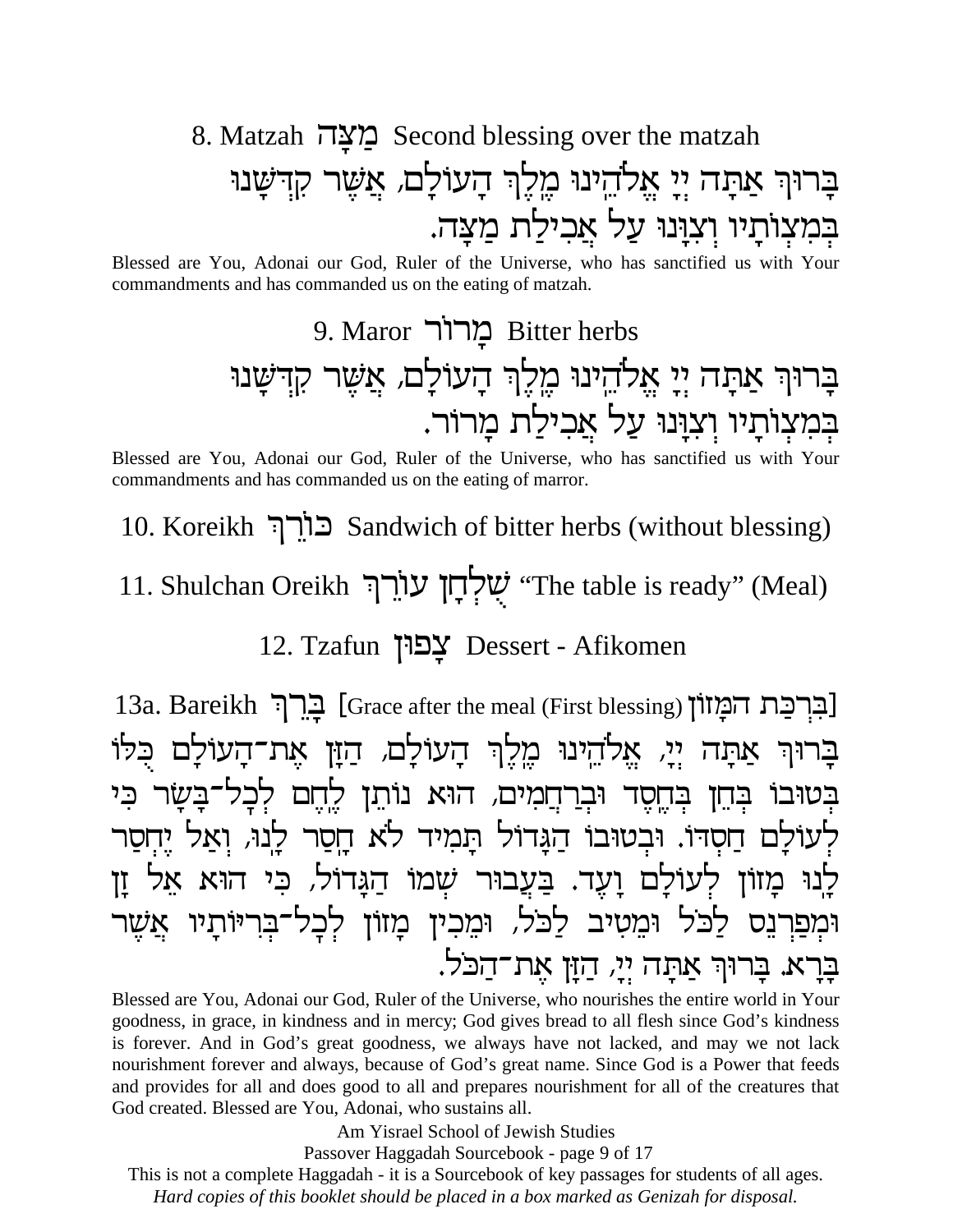13b. Bareikh 
<a>
Elijah the Prophet Kאליהוי הנביא After Grace after meals, the door is opened for Elijah and we sing: אַליהוּ הַנָּביא, אַליְהוּ הַתִּשְׁבִּי, אַליְהוּ הַגִּלְעָדי. בִּמְדֵרָה בְיָמֵינוּ יָבוֹא אֵלֵינוּ, עִם מָשִיחַ בֶּן דָוִד. Elijah the Prophet, Elijah the Tishbite, Elijah the Giladite. May he soon come to us, with the Messiah, son of David. 14. Hallel  $\overrightarrow{P}$  Songs of praise (continued) At the Second Seder, after Hallel, we count the first day in the Omer. בָרוּךְ אַתָה יְיָ אֱלֹהֵינוּ מֶלֶךְ הָעוֹלָם, אֲשֶׁר קִדְשָׁנוּ בְּמִצְוֹתָיוּ, וְצִנְּנוּ עַל סְפִירַת הָעְמֶר. הַיּּוֹם יוֹם אֶחָד לָעְמֶר. Blessed are You, Adonai our God, Ruler of the universe, who sanctifies us through Your commandments, and commands us to count the Omer. Today is the first day of the Omer. 15a. Nirtzah נְרְצָה Conclusion [L'shana Haba-ah] לְשָׁנָה הַבָּאָה בִּירוּשָׁלַיִּם! Next year in Jerusalem! 15b. Nirtzah נִרְצָה Concluding songs [Echad Mi Yodei-ah אֲחֲד מִי יוֹדֻעַ : $\mathbf{Y}$ וַן אָרָד מי יודעַ? אָחָד אֲנִי יודעַ אָחָד אֱלֹהֵינוּ שֶׁבַּשָּׁמַיִּם וּבָאָרֶץ. נַ $\,$ : שְׁנַיִּם מִי יוֹדֵעַ?  $\,$ שְׁנַיִּם אֲנִי יוֹדֵעַ ֿשְנֵי לוּחוֹת הַבְרִית, אֶחָד אֱלֹהֵינוּ שֶׁבַּשָּׁמַיִם וּבָאָרֶץ. נז שְׁלשָׁה מִי יוֹדֵעַ? שְׁלֹשָׁה אֲנִי יוֹדֵעַ: שְׁלֹשָה אָבוֹת, שְׁנֵי לוּחוֹת הַבְּרִית, אֶחָד אֱלֹהֵינוּ .שֶׁבַּשָּׁמַיִּם וּבָאָרֶץ

Am Yisrael School of Jewish Studies Passover Haggadah Sourcebook - page 10 of 17 This is not a complete Haggadah - it is a Sourcebook of key passages for students of all ages. *Hard copies of this booklet should be placed in a box marked as Genizah for disposal.*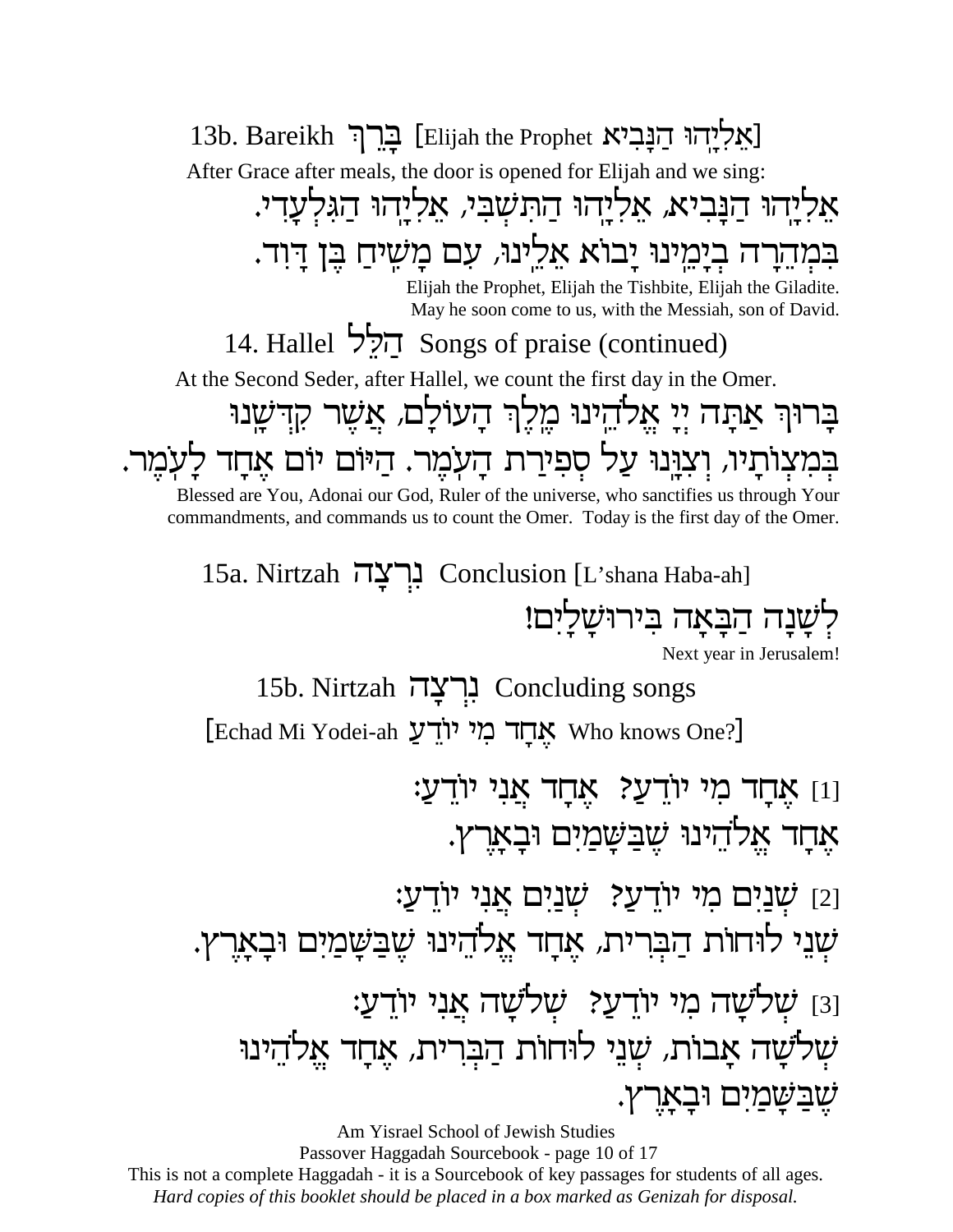ֿון דעָ (סן אַשָּׂה אַני יודען (נענע) ששָה סִדְרֵי מִשְׁנָה, חֲמִשָּׁה חֻמְשֵׁי תוֹרָה, אַרְבַּע אִמָּהוֹת, שְׁלֹשָה אָבוֹת, שְׁנֵי לוּחוֹת הַבְּרִית, אֶחָד אֱלֹהֵינוּ שֶׁבַשָּׂמַיִּם וּבְאָרֶץ. ּוַקַ שִׁבְעָה מִי יוֹדֵעַ? שִׁבְעָה אֲנִי יוֹדֵעַ: שִׁבְעָה יְמֵי שַׁבַּתָּא, שִׁשָּׁה סִדְרֵי מִשְׁנָה, חֲמִשָּׁה חִמְשֵׁי תּוֹרָה, אַרְבַּע אִמָּהוֹת, שְׁלֹשָה אָבוֹת, שְׁנֵי לוּחוֹת הַבְּרית, אָחָד אֱלֹהֵינוּ שֶׁבַּשֲמַיִּם וּבָאָרֶץ.

[8] שָׁמוֹנָה מִי יוֹדֵעַ? שְׁמוֹנָה אֲנִי יוֹדֵעַ:

ּוַפֿו דְוַמִשָּׁה מי יוֹדֵעַ? דְוַמִשָּׁה אֲנִי יוֹדֵעַ: הֲמִשָּׁה הֲמְשֵׁי תוֹרָה, אַרְבַע אַמָּהוֹת, שְׁלֹשָׁה אָבוֹת, שְׁנֵי לוּחוֹת הַבְּרית, אָחָד אֱלֹהֵינוּ שֶׁבַּשָּׁמַיִּם וּבָאָרֶץ.

[4] אַרְבַּע מִי יוֹדֵעַ? אַרְבַּע אֲנִי יוֹדֵעַ: אַרְבַּע אִמָּהוֹת, שְׁלֹשָׁה אָבוֹת, שְׁנֵי לוּחוֹת הַבְּרית, אָחָד אֲלהִינוּ שֶׁבַּשֲמַיִם וּבָאָרֶץ.

Am Yisrael School of Jewish Studies

שְׁמוֹנָה יְמֵי מִילָה, שִׁבְעָה יְמֵי שַׁבַּתָא, שִׁשָּׁה סִדְרֵי מִשְׁנָה,

הֲמִשָּׁה הֲמְשֵׁי תוֹרָה, אַרְבַע אַמָּהוֹת, שְׁלֹשָׁה אָבוֹת, שְׁנֵי

לוחות הַבְּרית, אֶחָד אֱלֹהֵינוּ שֶׁבַּשֲמַיִם וּבָאָרֶץ.

Passover Haggadah Sourcebook - page 11 of 17 This is not a complete Haggadah - it is a Sourcebook of key passages for students of all ages. Hard copies of this booklet should be placed in a box marked as Genizah for disposal.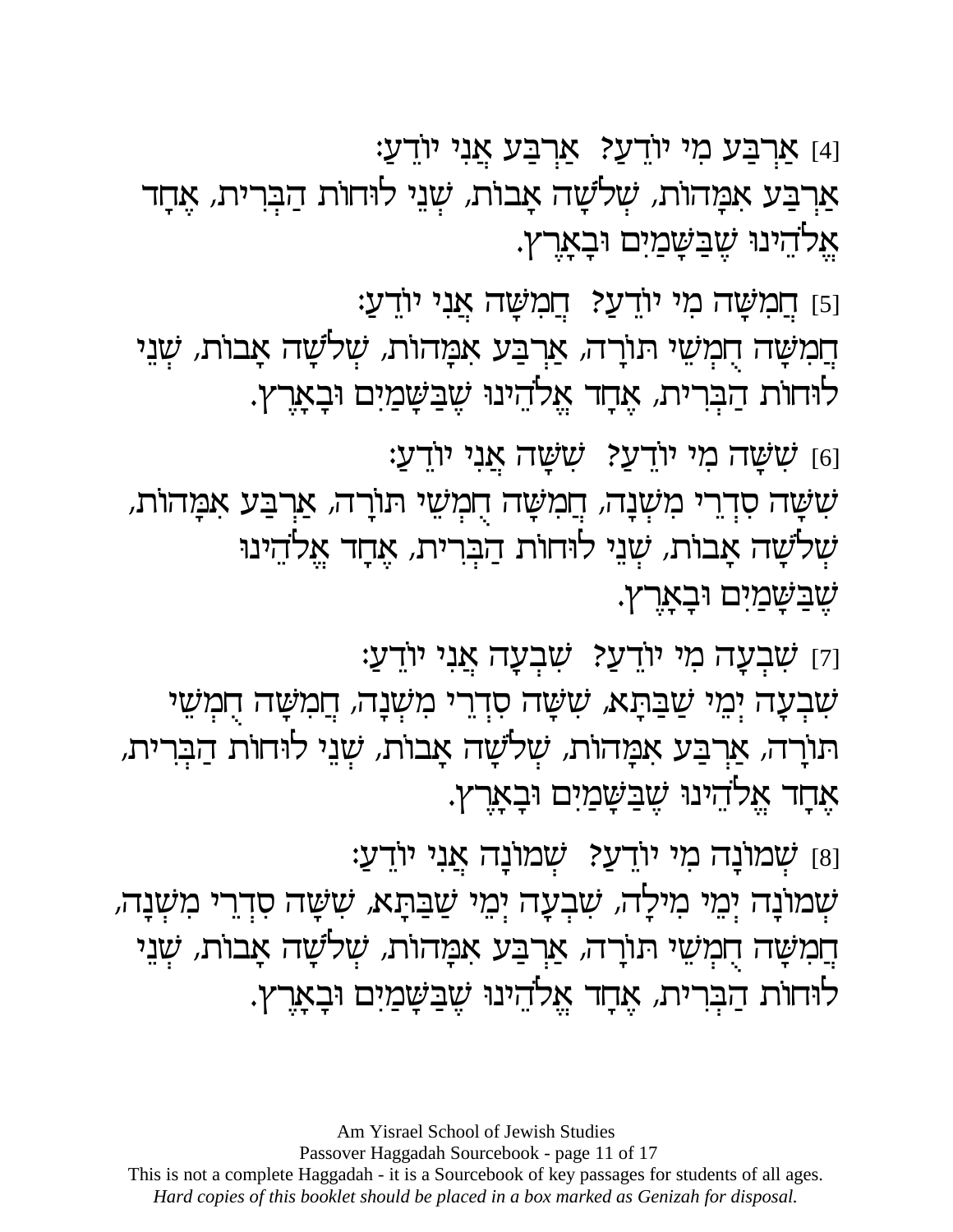ַפַּן תּשְׁעָה מי יודעַ? תּשְׁעָה אֲני יודע תִּשְׁעָה יַרְחֵי לֵדָה*, שְׁ*מוֹנָה יְמֵי מִילָה*, שִׁבְעָה יְמֵי שַׁבַּתָּא,* שִׁשָּׁה סִדְרֵי מִשְׁנָה, חֲמִשָּׁה חָמְשֵׁי תוֹרָה, אַרְבַע אמָהות, שְׁלֹשָה אָבוֹת, שְׁנֵי לוּחוֹת הַבְּרִית, אֶחֶד אֱלֹהֵינוּ ּשֶׁבַּשָּׂמַיִּם וּבָאָרֶץ.

ַנַטַן עֲשָׂרָה מִי יוֹדֵעַ? עֲשָׂרָה אֲנִי יוֹדֵעַ: עֲשָׂרָה דִּבְרַיָּא, תִשְׁעָה יַרְחֵי לֵדָה*, שְׁ*מוֹנָה יְמֵי מִילָה, שִׁבְעָה יְמֵי שַׁבַּתָּא, שִׁשָּׁה סִדְרֵי מִשְׁנָה, חֲמִשָּׁה חִמְשֵׁי תּוֹרָה, אַרְבַּע אִמָּהוֹת, שְׁלֹשָה אָבוֹת, שְׁנֵי לוּחוֹת הַבְּרית, אָחָד אֱלֹהִינוּ שֶׁבַּשָּׁמַיִּם וּבָאָרֶץ.

ַנוּוַ אַחַד עָשָׂר מי יודעַ? אַחַד עָשָׂר אֲנִי יוֹדֵעַ:

אַחַד עָשָׂר כּוֹכְבַיָּא, עֲשָׂרָה דִּבְרַיָּא, תִּשְׁעָה יַרְחֵי לֵדָה, שְׁמוֹנָה יְמֵי מִילָה, שִׁבְעָה יְמֵי שַׁבַּתָא, שִׁשָּׁה סִדְרֵי מִשְׁנָה, הֲמִשָּׁה הָמְשֵׁי תוֹרָה, אַרְבַע אִמָּהוֹת, שְׁלֹשָׁה אָבוֹת, שְׁנִי לוחות הַבְרית, אֶחָד אֱלֹהֵינוּ שֶׁבַּשָּׁמַיִם וּבָאָרֶץ.

ֿנַיִּם עָשָׂר מִי יוֹדֵעַ? שְׂנִים עָשָׂר אֲנִי יוֹדֵעַ: ַשְׂנֵים עָשָׂר שִׁבְטַיָּא, אַחַד עָשָׂר כּוֹכְבַיָּא, עֲשָׂרָה דִּבְרִיָּּא, תִּשְׁעָה יַרְחֵי לֵדָה, שְׁמוֹנָה יְמֵי מִילָה, שִׁבְעָה יְמֵי שַׁבַּתָּא, שִׁשָּׁה סִדְרֵי מִשְׁנָה, חֲמִשָּׁה חֻמְשֵׁי תוֹרָה, אַרְבַע אַמָּהוֹת, שְׁלשָה אָבוֹת, שְׁנֵי לוּחוֹת הַבְּרִית, אֶחֶד אֱלֹהֵינוּ ּשֶׁבַּשָּׁמַיִּם וּבְאָרֶץ.

Am Yisrael School of Jewish Studies Passover Haggadah Sourcebook - page 12 of 17 This is not a complete Haggadah - it is a Sourcebook of key passages for students of all ages. Hard copies of this booklet should be placed in a box marked as Genizah for disposal.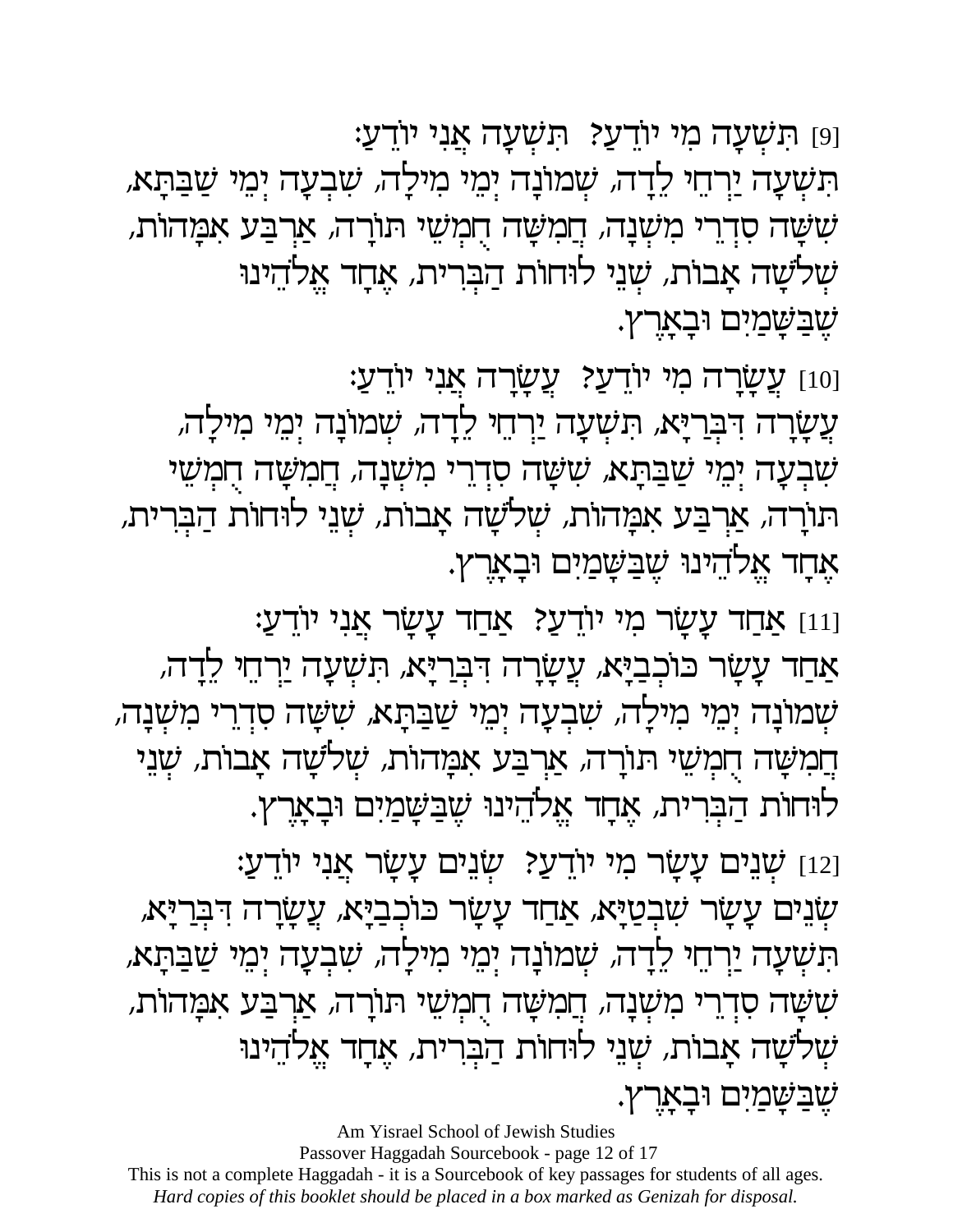נּוּ] שְׁלֹשָׁה עָשָׂר מִי יוֹדֵעַ? שְׁלֹשָׁה עָשָׂר אֲנִי יוֹדֵעַ: ,ַ13 שְׁלשָׁה עָשָׂר מִדַיִּא ,ַ שְׂנֵים עָשָׂר שַׁבְטַיָּא ,וַ זַּחַד עָשָׂר כּוֹכְבַיָּא ,ַן <mark>ְעֲשָׂרָה דִּבְר</mark>יָּא 9] תִשְׁעָה יַרְחֵי לֵדָה*,* 8] שְׁמוֹנָה יְמֵי מִילָה*,* ָבְעָה יְמֵי שַׁבַּתָּא*,*  $[7]$ )] שֹׁשָׂה סִדְרֵי מַשְׁנָה, חֲמִשָּׁה חֻמְשֵׁי תורָה, £ [5 ,**אַרְבַּע אַמָּהוֹת** ,ַזָּלשָׁה אָבוֹת <u>[</u>3 2] שְׁנֵי לוּחוֹת הַבְּרִית, ו] אָחָד אֱלֹהֵינוּ שֶׁבַּשָּׁמַיִם וּבָאָרֶץ.

> Who knows thirteen? I know thirteen. Thirteen are the attributes of God. Twelve are the tribes. Eleven are the stars. Ten are the Words from Sinai. Nine are the months of childbirth. Eight are the days for circumcision. Seven are the days of the week. Six are the orders of the Mishnah. Five are the books of the Torah. Four are the Matriarchs. Three are the Patriarchs. Two are the tablets of the covenant. One is our God in Heaven and on Earth.

Am Yisrael School of Jewish Studies

 Passover Haggadah Sourcebook - page 13 of 17 This is not a complete Haggadah - it is a Sourcebook of key passages for students of all ages. *Hard copies of this booklet should be placed in a box marked as Genizah for disposal.*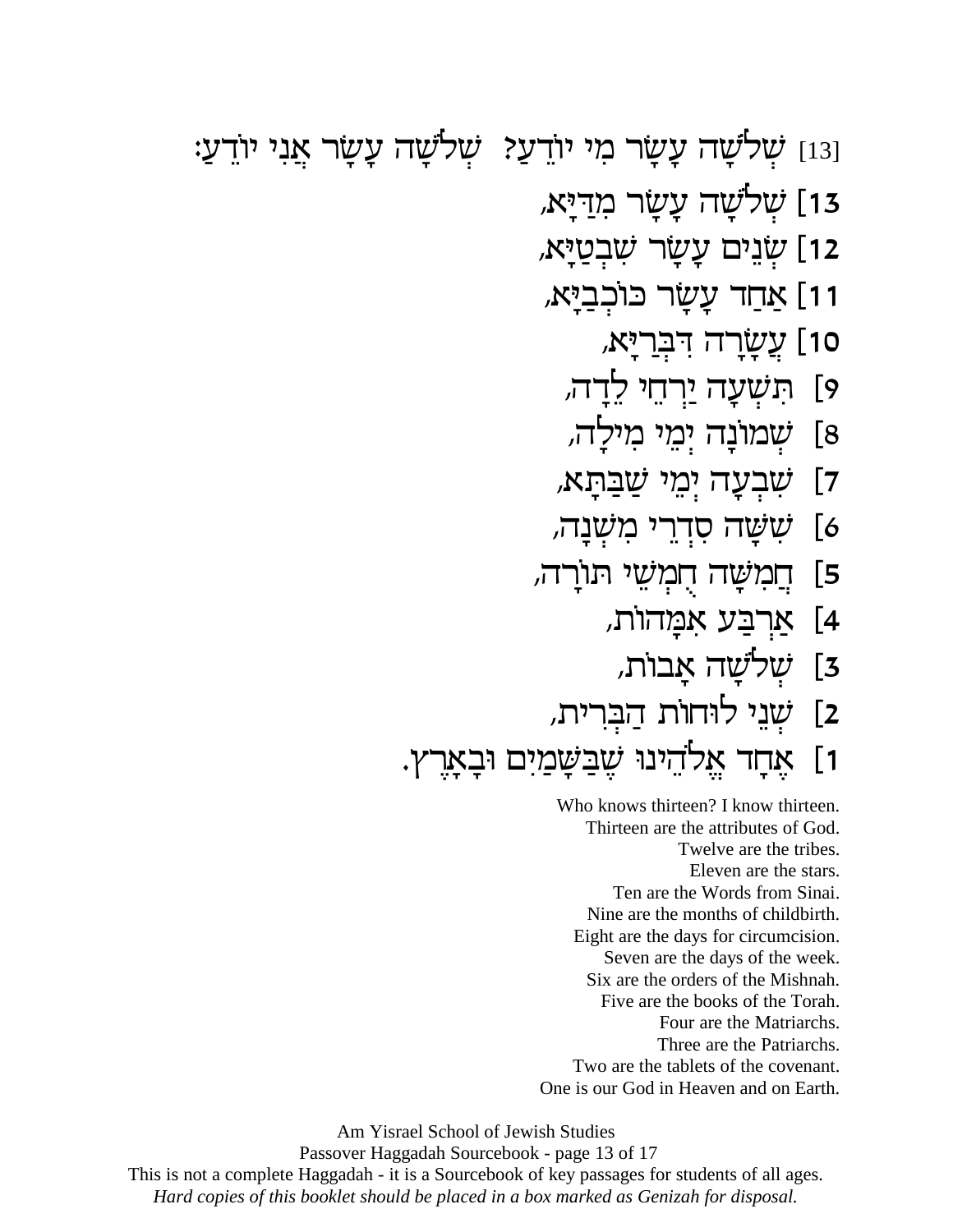#### 15c. Nirtzah בְרצַה Concluding songs

 $\lceil \text{Adir Hu }\right.$ אדיר הוא God is Powerful

אדיר הוא

God is Powerful.

Chorus:

## יִבְנֵה בֵיתוֹ בִקָרוֹב, בִּמְהֵרָה, בִּמְהֵרָה, בִּיָּמֵינוּ בִּקָרוֹב. אֵל בִּנֵה, אֵל בִּנֵה, בִּנֵה בֵיתִךְ בִקַרוֹב.

God will build God's house soon, speedily, speedily, in our times, soon, Build, God, build, build Your house soon.

בחור הוא, גדול הוא, דגול הוא, art ו-<</a> יִבְנֶה בִיתו בְּקָרוב... God is Chosen, Great, Exalted,

הדור הוא, ותיק הוא, וכאי הוא, chorus>> יִבְנֵה בֵיתו בְקַרוּב... God is Glorious, Faithful, Pure,

חֲסִיד הוּא, טַהוֹר הוּא, יַחִיד הוּא, are יִבְנֵה בֵיתוּ בִּקְרוּב... God is Pious, Pure, Unique,

כַבִּיר הוּא, לַמוּד הוּא, מֵלֵךְ הוּא, נורא הוא, סגיב הוא, עזוז הוא, פודה הוא, צדיק הוא, קדוש הוא, ַרחוּם הוּא, שַׁדִּי הוּא, תַקִּיף הוּא, יִבְנֵה בֵיתוֹ בִקַרוֹב. בִּמְהֶרַה, בִּמְהֶרָה, בִּיַמֵינוּ בִּקַרוֹב. אֵל בִּנֵה, אֵל בִּנֵה, בִּנֵה בֵיתִךְ בִּקַרוֹב.

God is Mighty, Wise, Sovereign. God is Awesome, Protective, Strong, God is the Redeemer, Righteous, Holy, God is Compassionate, Almighty, Powerful,

Am Yisrael School of Jewish Studies Passover Haggadah Sourcebook - page 14 of 17 This is not a complete Haggadah - it is a Sourcebook of key passages for students of all ages. Hard copies of this booklet should be placed in a box marked as Genizah for disposal.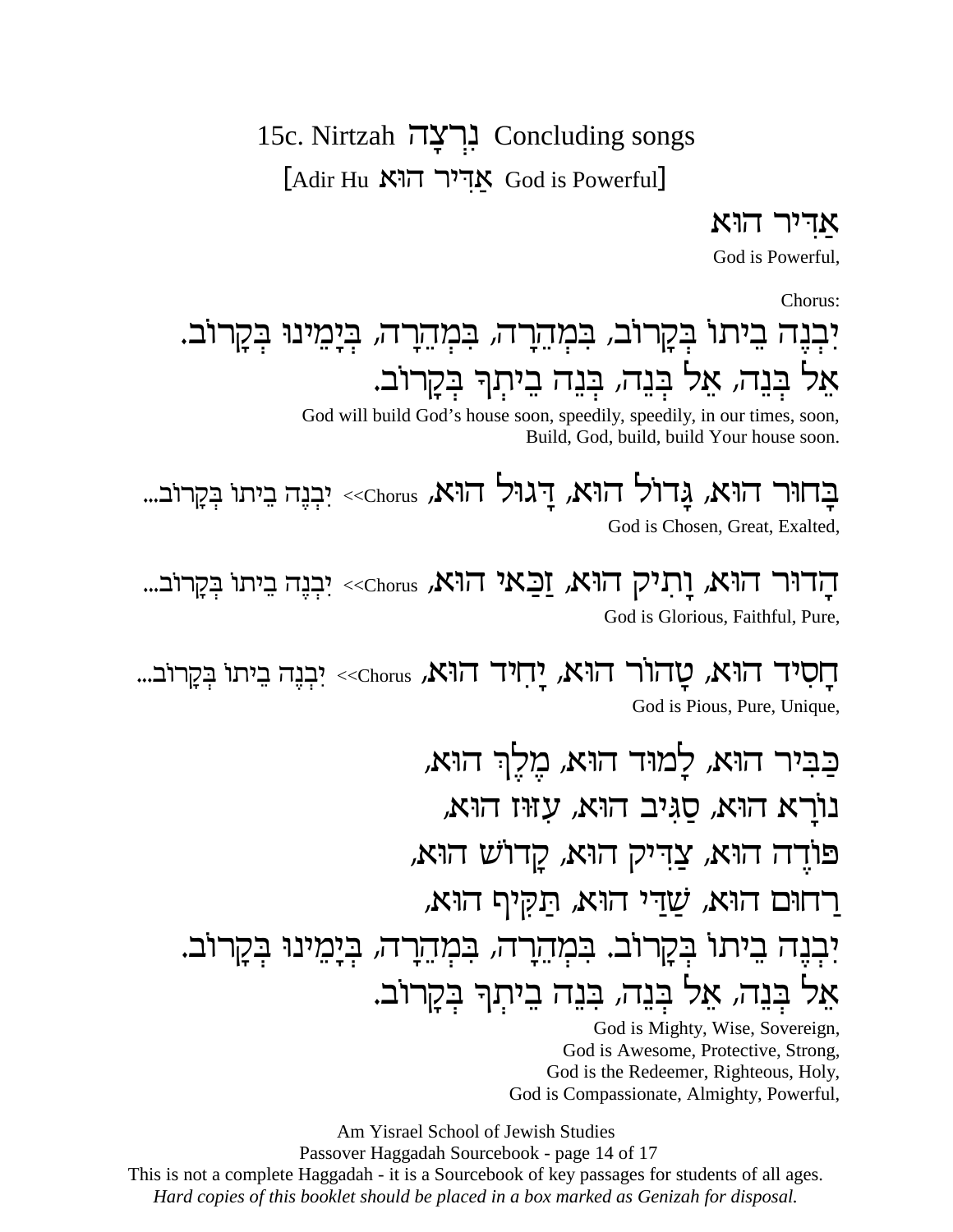#### 15d. Nirtzah נְרְצָה Concluding songs [Chad Gadya חֲד Arיָא One little goat]

#### ון חַד גַּדְיָא, חַד גַּדְיָא, דְזַבְין אַבָּא בִּתְרֵי זוּזֵי, חַד גַּדְיַא, חַד גַּדְיַא. [Note: In some haggadot, the alternates ['הֲבִין d'zabin} or ['הַבָן dizvan}

may appear instead of דְוַבְיֹן [d'zavin].]

One little goat, one little goat, that my father bought for two zuzim.

#### ן וְאָתָא שׁוּנְרָא, וְאָכְלָה לְגַדִיַא, <u>ִדְזַבִ</u>ין אַבָּא בִּתְרֵי זוּיֵי, חַד גַּדְיָא, חַד גַּדִיָּא. A cat came and ate the goat.

that my father bought for two zuzim. One little goat, one little goat.

## וַ וִאָתָא כַלִבָּא וִנָּשַׁךְ לְשׁוּנִרָא, דִאָכְלָה לְגַדְיָא, דְזַבְין אַבָּא בִּתְרֵי זוּזֵי, חַד גַּדְיַא, חַד גַּדְיַא.

A dog came and bit the cat, that ate the goat, that my father bought for two zuzim. One little goat, one little goat.

## 4] וִאֲתַא חוּטְרַא, וְהִכָּה לְכַלִבָּא ,דְנַשַׁן לְשׁוּנְרָא, דְאַכְלַה <u>לגדיא,</u>

### דִזַבִין אַבָּא בִּתְרֵי זוּזֵי, חַד גַּדְיָא, חַד גַּדְיָא.

A stick came and hit the dog, that bit the cat, that ate the goat, that my father bought for two zuzim. One little goat, one little goat.

Am Yisrael School of Jewish Studies

Passover Haggadah Sourcebook - page 15 of 17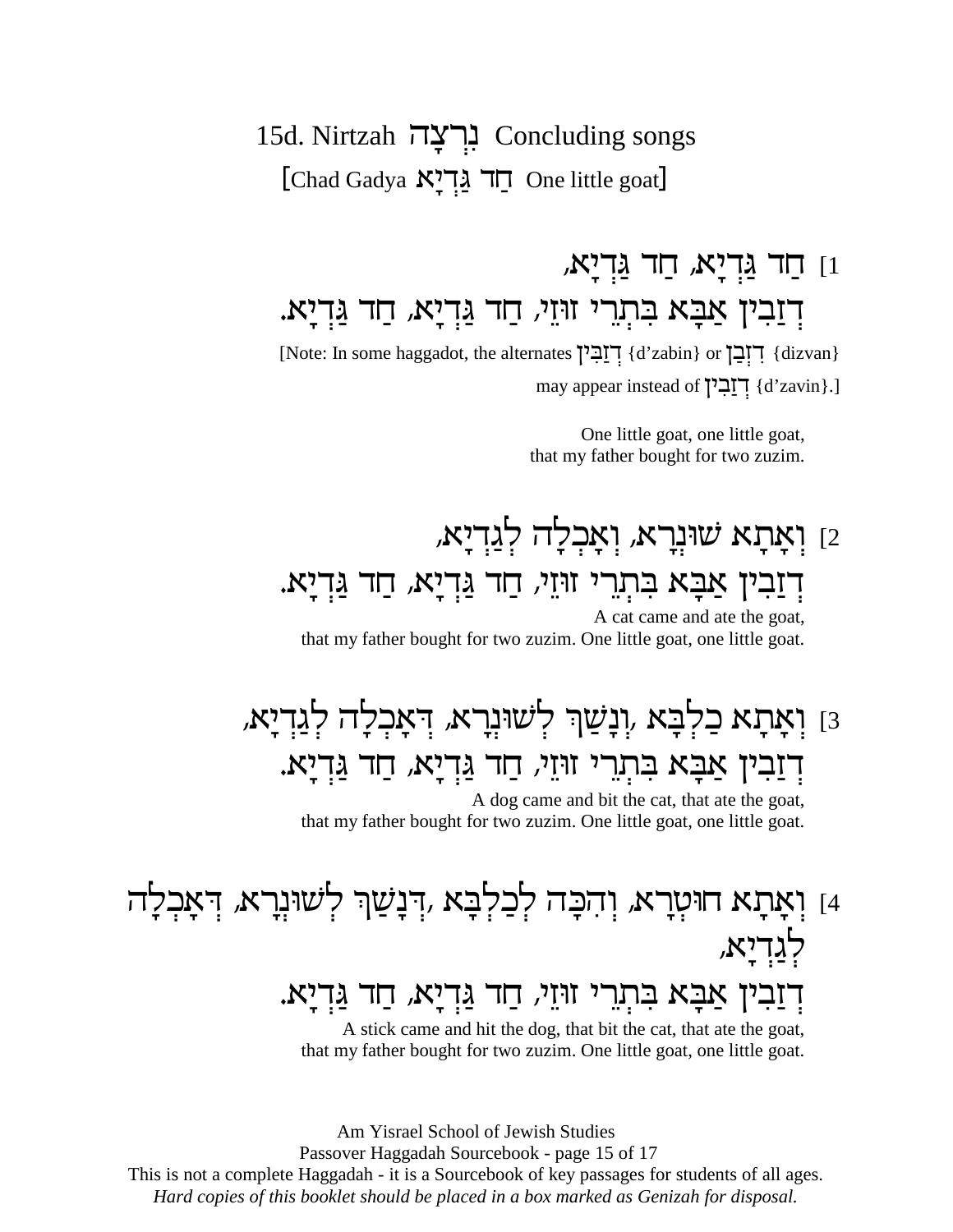זַ וְאָתָא נוּרָא, וְשַׂרַף לְחוּטְרָא, דִּהְכָּה לְכַלְבָּא ,דִּנָשַׁן לְשׁוּנִרָא, דִאַכִלַה לְגַדְיַא, דִזַבִין אַבָּא בִּתְרֵי זוּזֵי, חַד גַּדְיָא, חַד גַּדְיָא.

A fire came and burned the stick, that hit the dog, that bit the cat, that ate the goat, that my father bought for two zuzim. One little goat, one little goat.

### ן וְאָתָא מַיָּא, וִכָבָה לְנוּרָא, דִשַׂרַף לְחוּטְרָא, דִהְכָה b לְכַלְבַא, דְּנַשַׁךְ לְשׁוּנָרָא, דְּאַכְלַה לְגַדְיַא, דזבין אבא בתרי זוּזי, חד גדיא, חד גדיא.

Water came and put out the fire, that burned the stick, that hit the dog, that bit the cat, that ate the goat,

that my father bought for two zuzim. One little goat, one little goat.

## זן ואַתַא תורא, ושַתַה לְמַיַּא, דִכְבַה לְנוּרַא, דִשַׂרַף לחוּטִרַא, דְּהְבָה לְכַלְבָא ,דְנַשַׁןּ לְשׁוּנְרָא, דְּאַכְלַה לגדיא,

דִזַבִין אַבָּא בִּתְרֵי זוּזֵי, חַד גַּדְיַא, חַד גַּדְיַא.

An ox came and drank the water, that put out the fire, that burned the stick, that hit the dog, that bit the cat, that are the goat,

that my father bought for two zuzim. One little goat, one little goat.

# 8] וְאָתָא הַשׁוֹחֵט, וְשָׁחַט לְתוֹרָא, דִּשָׁתַה לְמַיַּא, דִּכְבַה לְנוּרַא, דְּשַׂרִף לְחוּטָרַא, דְּהְכָה לְכַלְבָּא ,דְנַשַׁן לְשׁוּנְרָא, דְאָכְלָה לְגַדְיָא, דִזַבִין אַבָּא בִּתְרֵי זוּזֵי, חַד גַּדְיָא, חַד גַּדְיָא.

A butcher came and slaughtered the ox, that drank the water, that put out the fire, that burned the stick, that hit the dog, that bit the cat, that ate the goat, that my father bought for two zuzim. One little goat, one little goat. Am Yisrael School of Jewish Studies

Passover Haggadah Sourcebook - page 16 of 17